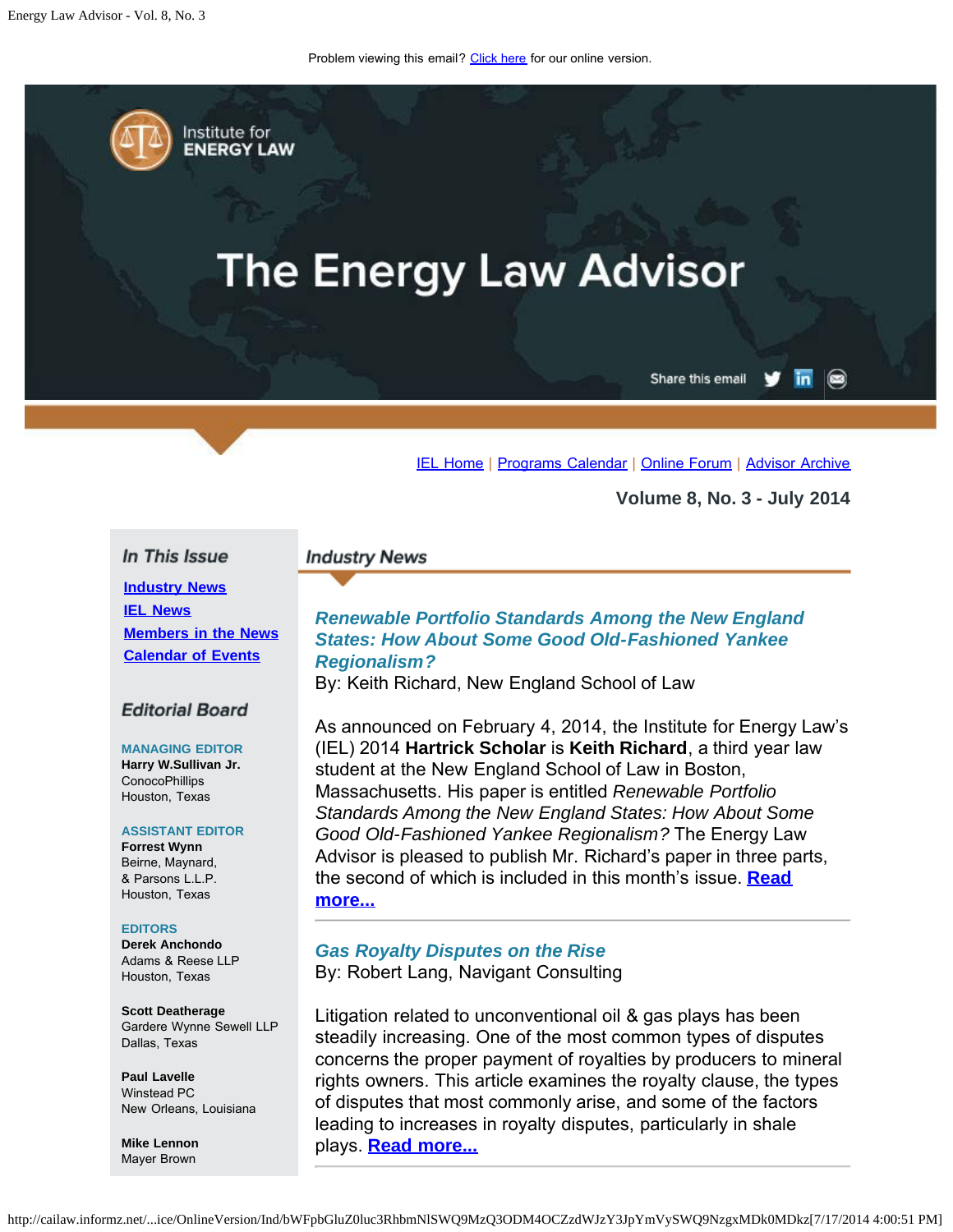Houston, Texas

**Jack Massey** Sutherland Asbill & Brennan LLP Houston, Texas

**Christina E. Ponig** DLA Piper LLP (US) Houston, Texas

**Matthew J. Salzman** Stinson Leonard Street LLP Kansas City, Missouri

**Russell L. Schetroma** Steptoe & Johnson PLLC Meadville, Pennsylvania

#### **INSTITUTE FOR ENERGY LAW**

**Wendy Daboval** Chair, IEL Advisory Board Chevron North America Exploration & Production Co. Houston, Texas

**J. Alan B. Dunlop** IEL Director Plano, Texas

**David B. Winn** IEL Co-Director and CAIL Vice President Plano, Texas

## **Submissions**

**Industry News** Email **[Harry Sullivan](mailto:harry.w.sullivan@conocophillips.com)** and **[Lilly Hogarth](mailto:lhogarth@cailaw.org)**.

**Member Announcements** Email **[Lilly Hogarth](mailto:lhogarth@cailaw.org)**. Please submit photo with announcement if possible.

© Copyright 2014 - All Rights Reserved

#### *ConocoPhillips, Inc. v. Local 13-0555 United Steelworkers Int'l Union* **741 F.3d 627, 629 (5th Cir. 2014)**

By: James E. Rogers and Brian E. Waters, Beirne, Maynard, Parsons L.L.P.

This Article examines the scope of an arbitration agreement and whether an arbitrator is allowed to determine if certain issues are subject to arbitration. **[Read more...](http://cailaw.informz.net/admin31/content/template.asp?sid=35554&ptid=799&brandid=3434&uid=781094093&mi=3478388&ps=35554)**

# *Controlling Costs in Domestic Energy Arbitration*

By: The Hon. Mark Whittington, JAMS

This Article examines some cost controlling strategies in energy arbitrations. **[Read more...](http://www.cailaw.org/media/files/IEL/Publications/2014/ela-controlling-costs-vol8-no3.pdf)**

## **Members in the News**



# **Mark Robeck Joins Kelley Drye & Warren LLP**

Kelley Drye & Warren LLP has to announced that Mark Robeck has joined the firm's energy practice as a partner in the Washington, D.C. office. With nearly 25 years of experience in the energy sector, Mark joins Kelley Drye from Baker Botts, where he served as co-chair of that firm's energy litigation practice group.

Mark is a member of the Executive Committee of IEL, on the Advisory Board for the Institute of Transnational Arbitration, on the Editorial Board of the *International Shale Oil & Gas Journal* and has been recognized by publications such as *Chambers*, *Legal* 500 and *Best Lawyers of America* as a leading energy law practitioner.

#### **Michael P. Lennon, Jr. joins Mayer Brown**

Mayer Brown has announced that IEL advisory board member Michael P. Lennon, Jr. has joined the firm in Houston as a partner in the Litigation & Dispute Resolution practice and International Arbitration group. Previously, Mike was a partner with Baker Botts in Houston.



**Rudi Giuliani to Speak at IEL's Shale Plays Conferences**

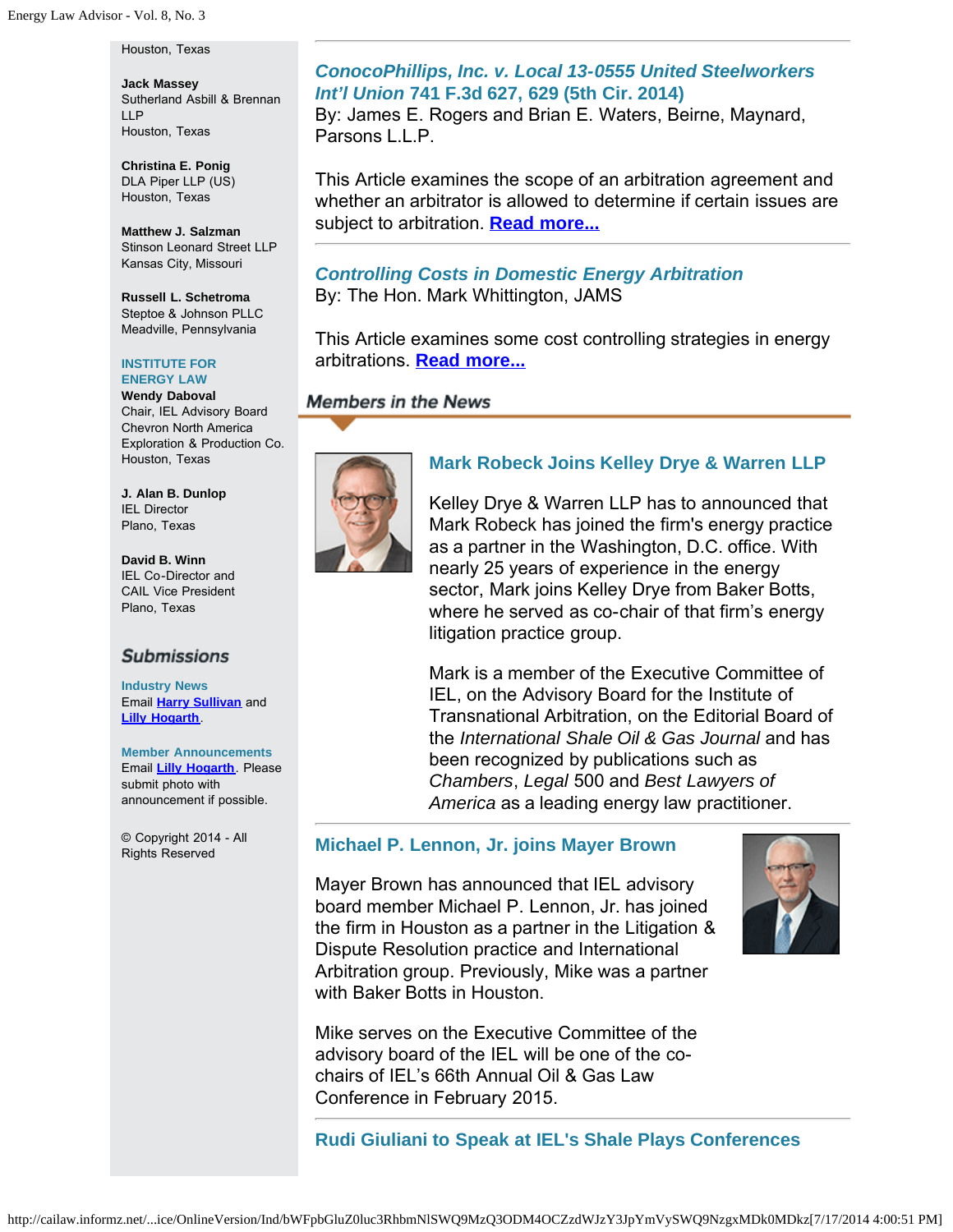Former New York mayor Rudi Giuliani has agreed to participate in this coming September's Law of Shale Plays Conference in Pittsburgh, Pa. Mayor Giuliani will participate in "A Conversation with Rudi Giuliani: Shale Development and Energy Security" during which he will be interviewed by Scott Segal of Bracewell & Giuliani. The conference, jointly presented by the IEL and the Energy and Mineral Law Foundation, will take place in Pittsburgh's Omni Hotel on Thursday and Friday, September 4th and 5th, 2014. Mayor Giuliani will speak at lunchtime on Friday.

Conference details can be found by clicking **[here](http://www.cailaw.org/institute-for-energy-law/events/2014/law-of-shale-plays.html?utm_source=Informz&utm_medium=Email&utm_campaign=Event+Details)**, and registration is available **[here](http://www.cailaw.org/eventRegistration.html?e=950&utm_source=Informz&utm_medium=Email&utm_campaign=Event+Details)**.

**The IEL is pleased to announce the successful completion of its First Appalachia General Counsel Forum**

Patterned on the popular Houston program now in its 7th year, the IEL's Young Energy Professionals' first Appalachia General Counsel Forum took place on June 19 in Southpointe, Pennsylvania.

The IEL YEPs invited six general counsel to share professional and career advice. The program was very well received and sparked great interest to both in-house counsel interested in hearing more about the careers and business concerns of some of the most senior lawyers in the energy industry, and to young attorneys in private practice who wanted to improve their ability to address the needs of their clients



**Diana Prulhiere**, from Steptoe & Johnson PLLC, Appalachia GC Forum Subcommittee Chair, acted as MC for the event.

The panelists were:

- **Jennifer McDonough**, Senior Vice President, General Counsel and Corporate Secretary of Rex Energy **Corporation**
- **David P. Poole**, Senior Vice President General Counsel and Corporate Secretary of Range Resources Corporation
- **Jason D. Witt**, Assistant General Counsel and Director of Land Management of Murray Energy Corporation
- **Craig L. Mayer, Esq.** Vice President for Government Relations of Pennsylvania General Energy Co. L.L.C.
- **Matthew Peterson**, Marcellus Land Manager and Senior Legal Counsel of Talisman Energy USA Inc.
- **Annemarie Torrez**, Supervising Counsel of Chevron North America Exploration & Production Company

The IEL gratefully recognizes two new **Supporting Members**:

**O'Melveny & Myers LLP**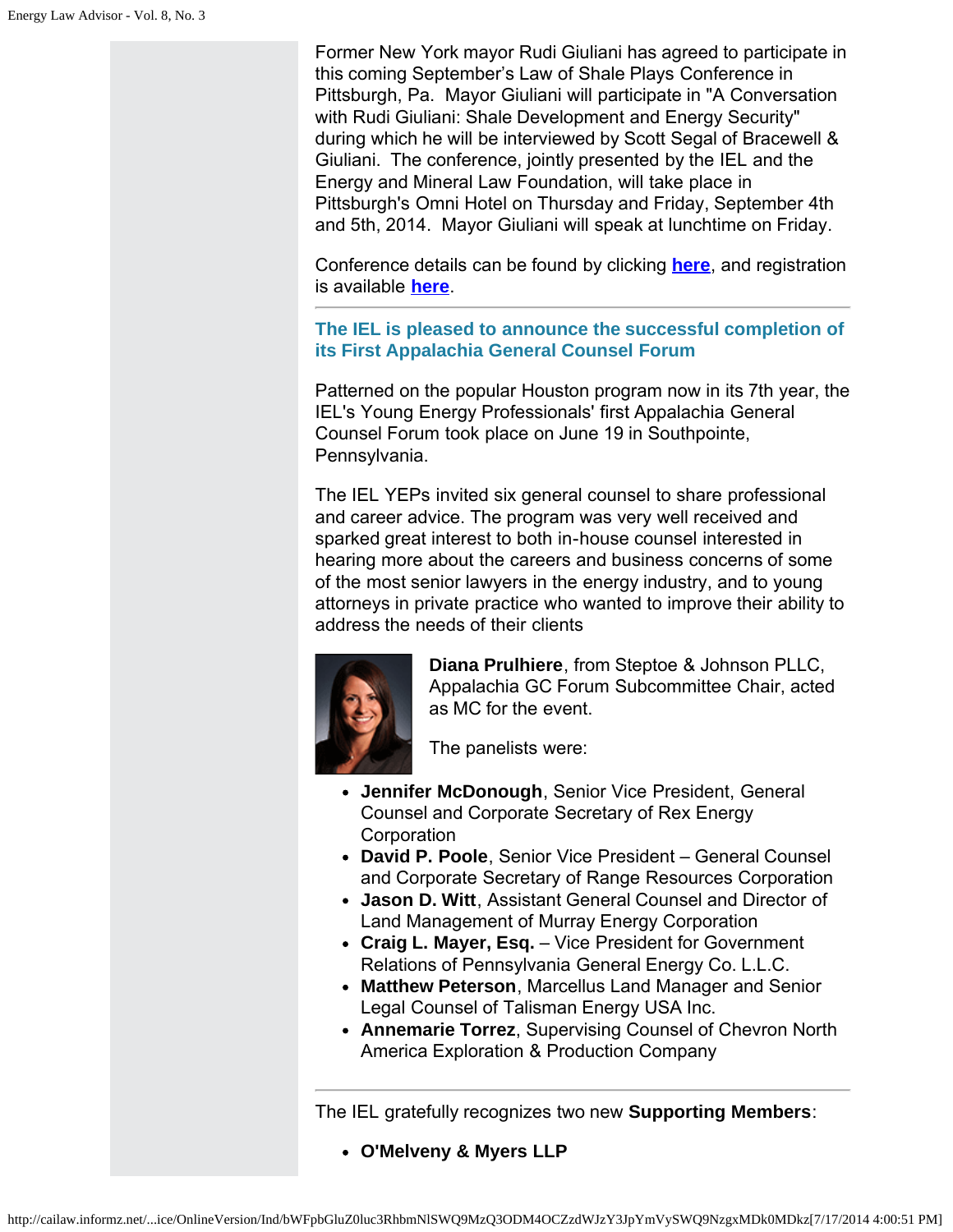**Kelley Drye & Warren LLP** with the following representatives elected to the IEL Advisory Board: **Jonathan Cooperman, Wayne D'Angelo, Timothy Lavender & Mark Robeck**

Furthermore, we are pleased to announce that the IEL has acquired 2 more **Sponsoring Members**:

- **De Salvidea Y González Alcántara SC** with the following representative elected to the IEL Advisory Board: **Fernando De Salvidea**
- **Wood Group**

Please help us welcome IEL's newest **Associate Members** and representatives on the Advisory Board:

- **Glen Ashworth** (JAMS, Inc., Dallas)
- **Melissa A. Lombardo** (Goodrich Petroleum Corporation, Houston)

Our newest **Young Energy Professional Members** are:

- **Dennis Oghenerobor Agelebe** (Prague)
- **Romain Dupeyre** (Paris)
- **Shawn Gallagher** (Houston)
- **Sarika Patel** (Keller)

#### **Calendar of Events**

| <b>Netherland</b><br><b>Sewell School</b><br><b>Houston, TX</b><br><b>July 24, 2014</b>              | 5th Law of<br><b>Shales Plays</b><br><b>Conference</b><br>Pittsburgh, PA<br>Sep 4-5, 2014 | <b>International</b><br><u>Oil &amp; Gas Law,</u><br><b>Contracts and</b><br><b>Negotiations -</b><br><b>Part II</b><br><b>Houston, TX</b><br>Sep 29 - Oct 3,<br>2014 |
|------------------------------------------------------------------------------------------------------|-------------------------------------------------------------------------------------------|-----------------------------------------------------------------------------------------------------------------------------------------------------------------------|
| <b>4th Oilfield</b><br><b>Services Law</b><br><b>Conference</b><br><b>Houston, TX</b><br>Oct 9, 2014 | <b>Oil &amp; Gas Law</b><br><b>Short Course</b><br><b>Houston, TX</b><br>Oct 20-24, 2014  | <b>13th Annual</b><br><b>Energy</b><br><b>Litigation</b><br><b>Conference</b><br><b>Houston, TX</b><br>Nov 6, 2014                                                    |

**Connect with IEL**